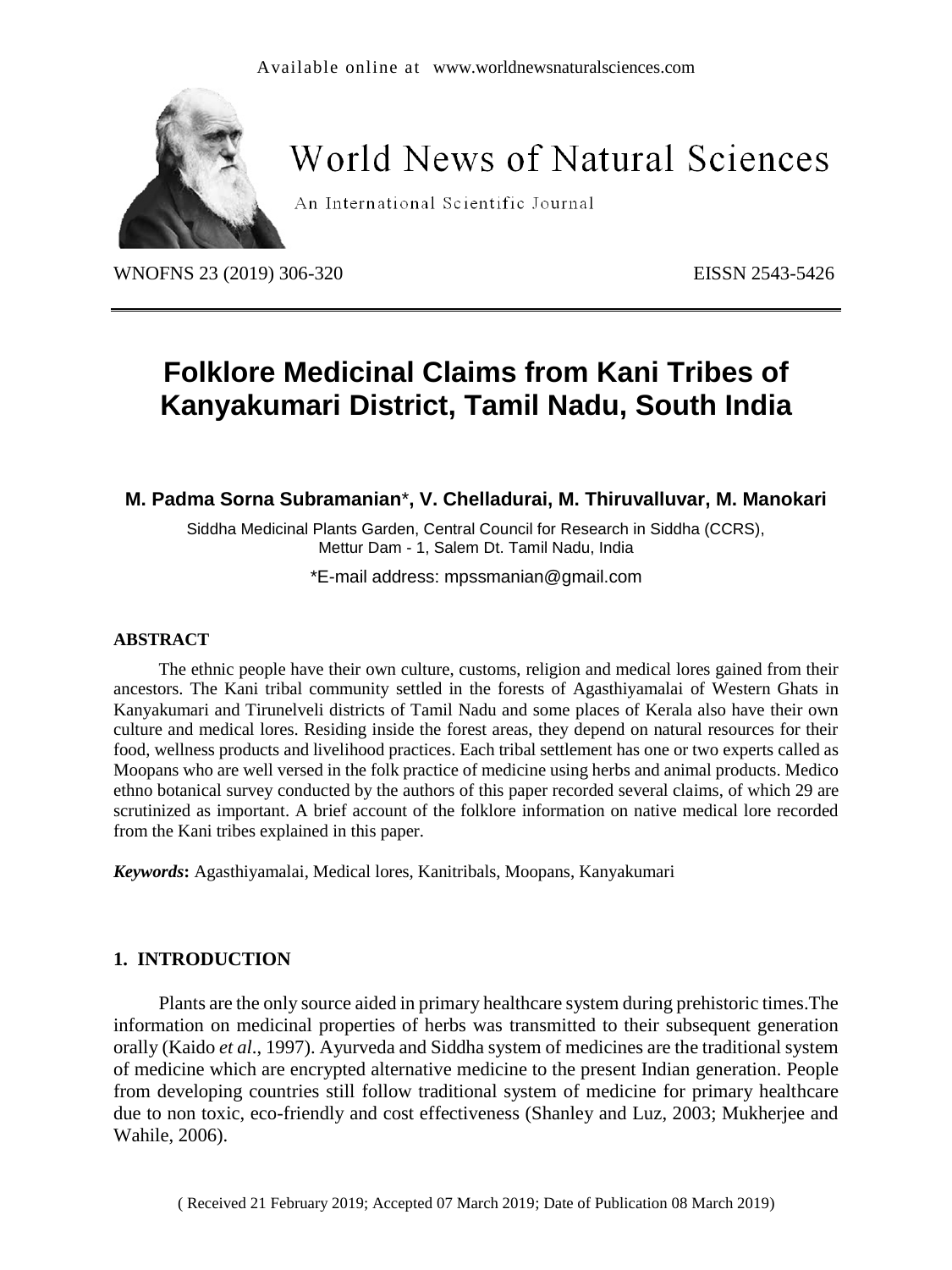Researches on traditional medicinal plants have increased enormously in the 20<sup>th</sup> Century. Various organizations and researchers in different parts of the world paid important on preserving traditional knowledge and plants due to their importance in healthcare (Shil *et al*., 2014; Ayyanar, 2011, 2015; Shah, 2015; Parthiban, 2016; Sivasankari, 2014; Rajakumar, 2009). Traditional system of medicine gained huge importance, hence documentation of medicinal plants from ethnic community in India are progress (Iyyanar and Ignacimuthu, 2005). Most recently, Krupa *et al*. (2017) investigated on the medicinal herbs used by ethnic people of Thiruvarur district (Tamil Nadu, India). Jaganathan *et al*. (2016) stated the significant herbal remedies documented from the Irular community of Pillar Valley in Coimbatore (Tamil Nadu, India). Alawa *et al*. (2016) reported the indigenous medicinal herbal knowledge of Bhil tribes of Dhar district of Madhya Pradesh (India).

Tamil Nadu (8°5'N) lies on the East Indian peninsula and is known with the rich ancient ethnic heritage of traditional Siddha system of medicine and biodiversity (Jaganathan *et al*., 2016). The census report of Tamil Nadu during 2011 reveals that there are 36 Kani tribal communities, including 6 primitive tribes. 'Kani' refers to the people who dwell in forest and they belong to Kerala and it was reported that they were brought to Tamil Nadu during British period to work in tea and cardamom estates (KTMR Report).

The prime objective of this study is to record and document the herbal wealth so as to conserve the traditional knowledge of Kani tribal medicine deals with various health issues.



## **2. METHODS**

#### **2. 1 Study area**

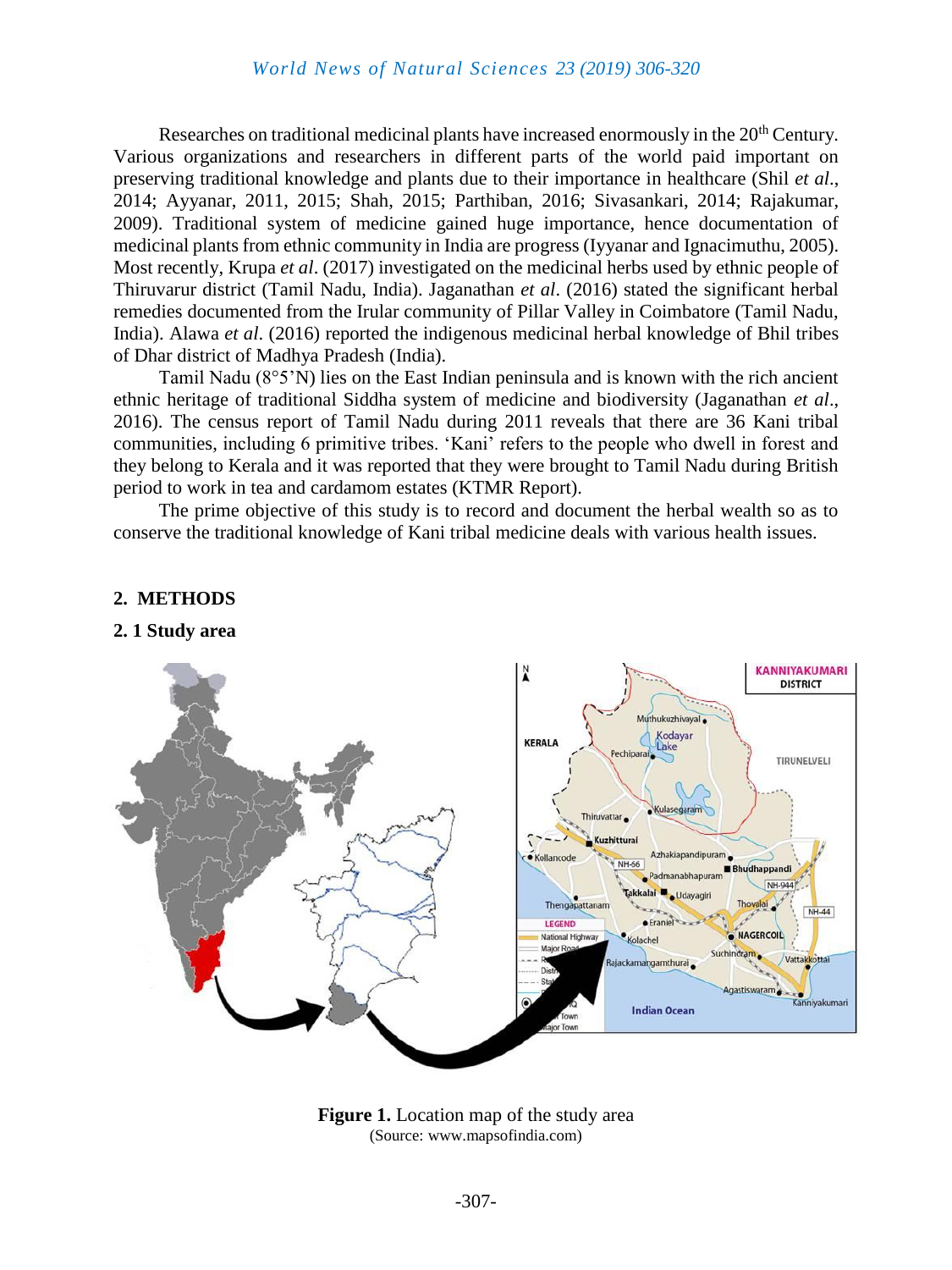The medico ethno botanical survey conducted in the recent past in the Kani settlements, namely Mudavanpothai, Mothiramalai, Arukani and Petchiparai under Klamalai reserve forests and the Kani settlements of Kuravaikuzhi, Thottamalai, Kalaparai,Koduthurai, Vilamalai, Mangamalai, Keeriparai, Vekkalimoodu, Maramalai, Vettamalai, Thachamalai of Kanyakumari District, Tamil Nadu, South India.Geographically the study area lies at 8.08º N and 77.5º E (**Figure 1**).

## **2. 2 Data collection**

The data were collected by personal as well as group discussions with the experts called 'moopans' in their local language and the methods suggested by Jain (2001). Authors accompanied the informants in collection of plants by visual inspection of their prime parts, such as leaf, stems, roots and flowers. Aromatic plants were noted by smelling and tasting the plant parts. The species were collected andvoucher specimens preserved as herbarium specimens at Survey of Medicinal Plants Unit-Siddha of Siddha Medicinal Plants Garden, (Central Council for Research in Siddha, Chennai), Mettur Dam, Tamil Nadu. The species were botanically identified using the standard flora, namely Flora of the Presidency of Madras (Gamble, 1935) and An Excursion Flora of Central Tamil Nadu (Matthew, 1995).

## **3. RESULTS AND DISCUSSION**

The present study was aimed to investigate and document folklore medicinal acquaintance of Kani tribes dwelling in Kanyakumari district of Tamil Nadu, South India. The authors met the tribal people and had discussion with them regarding their health care and socioeconomic conditions. The authors recorded some of their common health problems and the method of treatments they practice for curing the illness. It was understood that the tribal experts mostly use herbs and some adjuvant available in the forest areas to treat the patients. The illnesses are mostly diagnosed based on symptoms and verbal complaints. The treatments are given on free of cost. Occasionally, patients are taken to nearby primary health centres if the illness is severe and uncontrolled with their medicines.

A total of 41 medicinal plants belongs to 30 families employed in 29 health ailments and livelihood practices were reported in this study. For the purpose of first-hand information the diseases and the drugs with their botanical and local names, part used, method of preparation, dosage, period of treatment and administration, etc., are enumerated accordingly.

## **1) VENOMOUS SNAKE BITE:**

| a. | <b>Botanical Name</b> | $\ddot{\phantom{a}}$ | Aristolochia indica L.           |
|----|-----------------------|----------------------|----------------------------------|
|    | Local Name            | ÷                    | Easwaramooli, Karudakodi         |
|    | Part used             | ÷                    | Whole plant                      |
|    | b. Botanical Name     | $\ddot{\phantom{a}}$ | Cocos nucifera Linn              |
|    | Local Name            | $\ddot{\cdot}$       | Thengai                          |
|    | Part used             | $\ddot{\cdot}$       | Endosperm extract (Coconut milk) |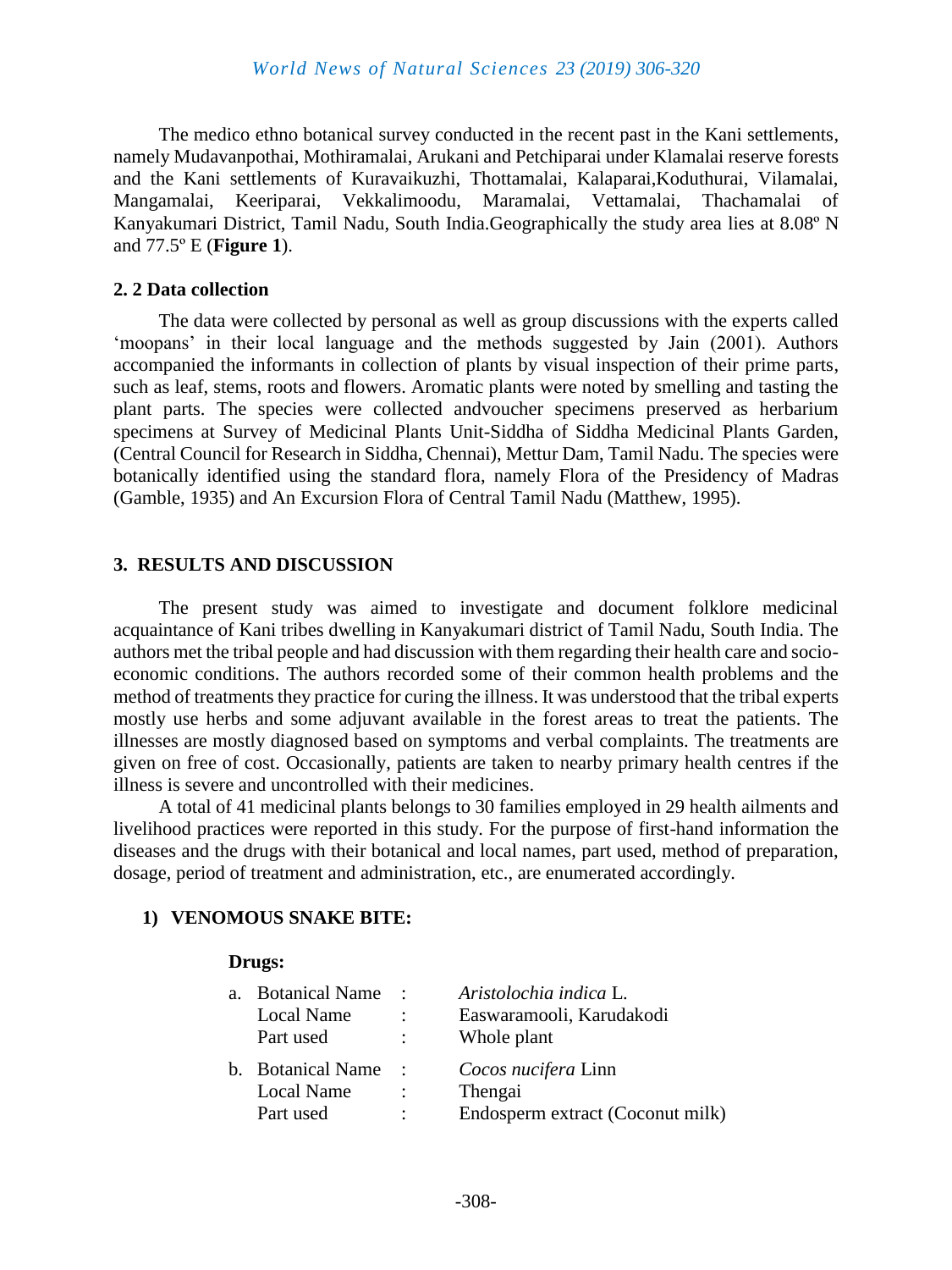**Administration:** In every settlement one or two experts (Vishavaidya) are trained in this treatment. As soon as the affected person is brought to them, the Vishavaidya keeps a little amount of Coconut milk in the mouth and sucks the poisonous blood through the bitten spot and spitted out. This is repeated for 3-4 times so that the entire poison injected is thrown out. Further squeezed juice of the whole plant (one cup) of *Aristolochia indica* is given orally for 2-3 times at short intervals. Urine of female to male and male to female victims is mixed with the juice prior to administration.

# **2) COUGH IN CHILDREN:**

# **Drug:**

| a. Botanical Name | Carica papaya L. |
|-------------------|------------------|
| Local Name        | Pappali          |
| Part used         | Latex            |

**Administration:** Few drops of the latex are gently rubbed on the tongue of the child. This gives immediate relief.

# **3) DIARRHOEA:**

# **Drug:**

| <b>a.</b> Botanical Name |           | Cassia fistula L. |
|--------------------------|-----------|-------------------|
| Local Name               | $\bullet$ | Konneipattai      |
| Part used                | ٠         | Stem bark         |

**Administration:** Expressed juice of the fresh bark is given orally. **Dose:** Children 1-2 teaspoon, Adult upto 5 teaspoons once in a day.

# **4) FEVER DUE TO PERSISTENT COUGH AND PAIN IN THE CHEST:**

## **Drugs:**

| a. Botanical Name<br>Local Name<br>Part used | $\sim$ :<br>$\mathbb{R}^{\mathbb{Z}}$ | Moringa pterygosperma Gaertn.<br>Murangaiillai<br>Leaves |
|----------------------------------------------|---------------------------------------|----------------------------------------------------------|
| b. Botanical Name                            | $\sim$ $\sim$                         | Coriandrum sativum L.                                    |
| Local Name                                   | $\bullet$                             | Kothamalliillai                                          |
| Part used                                    | $\mathbb{R}^{\mathbb{Z}}$             | Leaves                                                   |

**Administration:** A handful of each of these two leaves are boiled together in 200 mL of water and the decoction is given internally once in a day for 3 days. This relieves pain in the chest, controls cough and brings down the temperature to normal.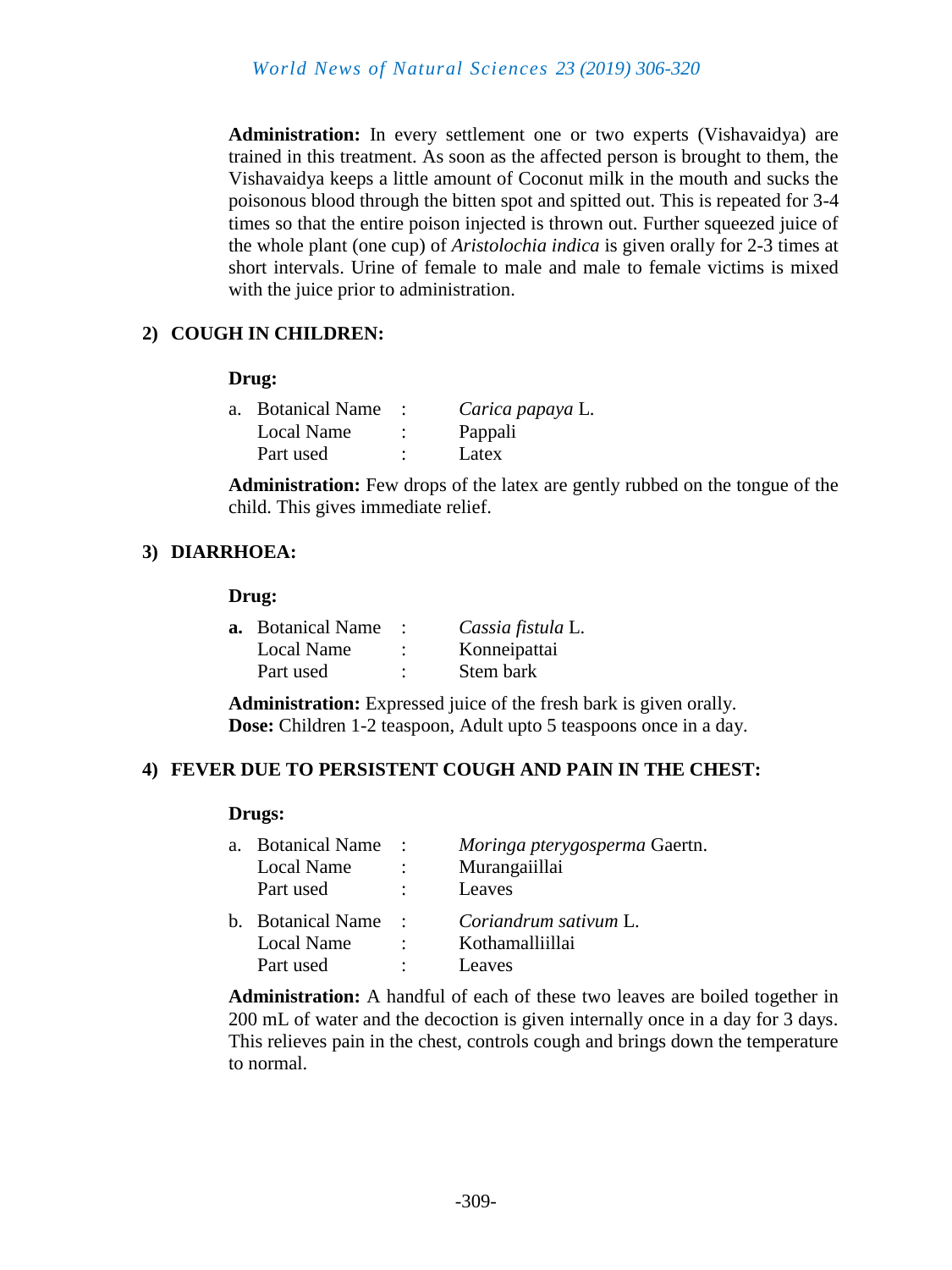# **5) INDIGESTION AND STOMACH ACHE**

#### **Drugs:**

| a.      | <b>Botanical Name</b><br>Local Name<br>Part used        | $\ddot{\cdot}$      | Zingiber officinale Roscoe<br>Inji<br>Rhizome  |
|---------|---------------------------------------------------------|---------------------|------------------------------------------------|
| b.      | <b>Botanical Name</b><br><b>Local Name</b><br>Part used |                     | Allium sativum L.<br>Poondu<br>Bulb            |
| $C_{-}$ | <b>Botanical Name</b><br><b>Local Name</b><br>Part used | $\ddot{\cdot}$<br>٠ | Piper nigrum L.<br>Kurumilagu<br><b>Fruits</b> |

**Administration:** 2-3 g of each of these drugs are pounded and given orally with little warm water, thrice in a day for 3 days.

# **6) STOMACH ULCER – GENERAL**

#### **Drug:**

| a. Botanical Name: |                   | <i>Centella asiatica</i> (L.) Urban |
|--------------------|-------------------|-------------------------------------|
| b. Local Name      | $\sim$ 100 $\sim$ | Kudangal, Vallarai                  |
| c. Part            |                   | Whole plant                         |

**Administration:** Fresh *Centella* herbs are pounded and the juice squeezed. Equal Quantity (25 mL) of this juice and coconut milk is given orally once in a day for 3 days.

# **7) GASTRIC ULCER**

#### **Drugs:**

| a. Botanical Name |   | Physalis minima L. |
|-------------------|---|--------------------|
| Local Name        |   | Sudakkuthakkali    |
| Part used         | ٠ | Leaf juice         |

b. Honey

**Administration:** One teaspoon of *Physalis* leaf juice mixed with one tea spoon of honey is given orally once in a day for 4-5 days.

# **8) EAR ACHE**

| a. Botanical Name | Capsicum frutescens L. |
|-------------------|------------------------|
| Local Name        | Milagaivartal          |
| Part used         | Dried fruit            |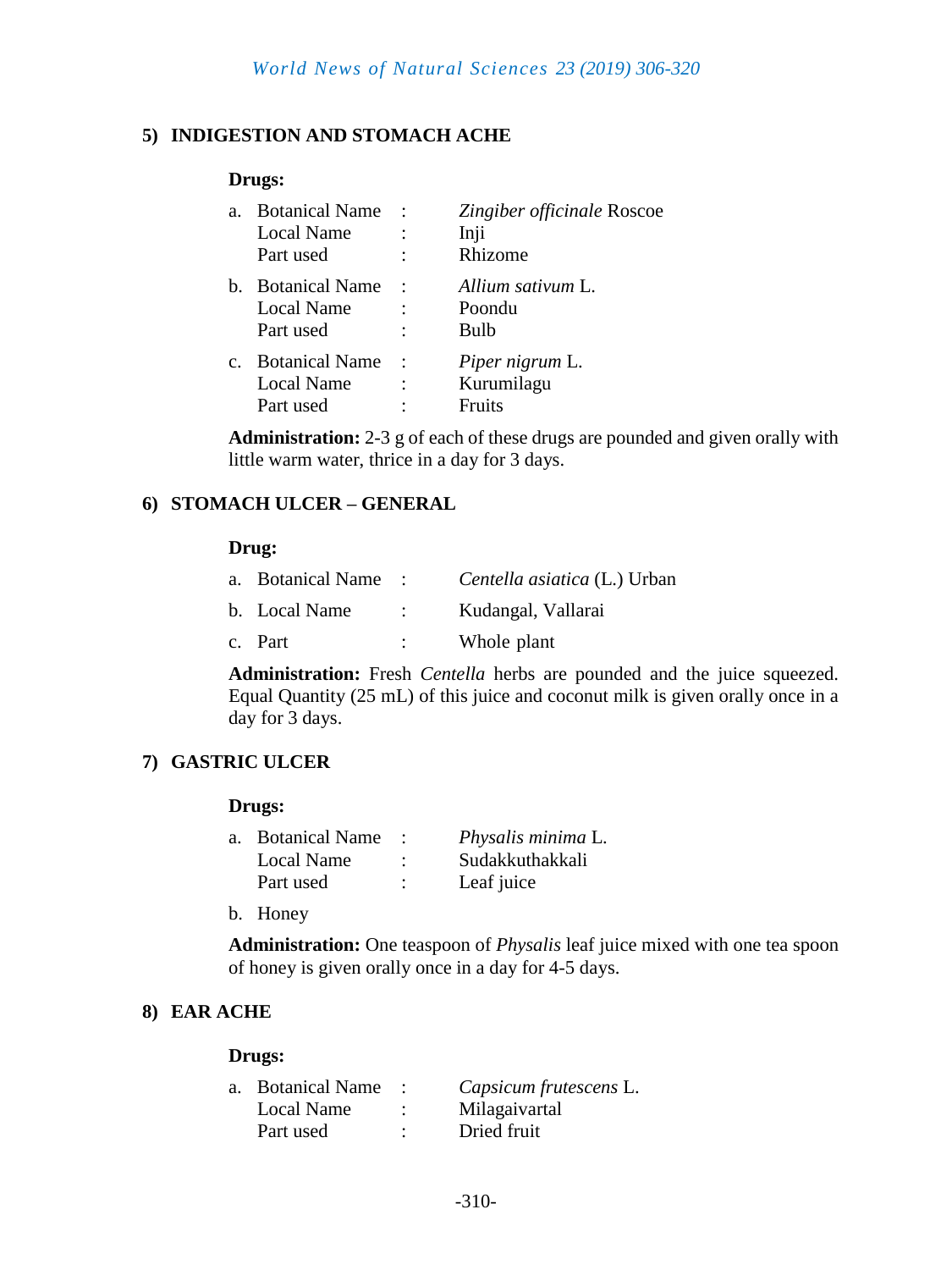# *World News of Natural Sciences 23 (2019) 306-320*

| b. Botanical Name | <i>Azadirachta indica A.Juss.</i> |
|-------------------|-----------------------------------|
| Local Name        | Veppennai                         |
| Part used         | Oil                               |

**Administration:** A fully ripened dried fruit is taken and the tip is cut open. The seeds are emptied and 1-2 drops of neem oil is poured into the hull and warmed in fire. The oil thus obtained is cooled and dropped into the ear. This subside the pain immediately.

# **9) TOOTH ACHE**

#### **Drug 1:**

| a. Botanical Name | <i>Jatropa curcas</i> L. |
|-------------------|--------------------------|
| Local Name        | Kuruvatti                |
| Part used         | <b>Bark</b>              |

b. Lime powder

**Administration:** Decoction prepared with the bark and little lime powder is used for gargling the mouth. This is said to relieve toothache. A paste of common salt with tamarind is used as tooth paste to prevent the problems further.

#### **Drug 2:**

| a. Botanical Name | Wrightia tinctoria R.Br. |
|-------------------|--------------------------|
| Local Name        | Karipalai                |
| Part used         | Tender leaf              |

**Administration:** One or two tender leaves are chewed and kept at the infected tooth. The acrid juice of the leaves counter irritates and relieves ache.

## **10) DENTAL SENSITIVENESS**

#### **Drugs**

| a. Botanical Name |   | Ficus bengalensis L. |
|-------------------|---|----------------------|
| Local Name        | ٠ | Aalamvizhuthu        |
| Part used         | ٠ | Tender aerial root   |

**Administration:** Tender aerial root of the banyan tree is used as tooth brush for a couple of week. The astringent nature of the root restores sensitiveness.

## **11) SINUSITIS**

| a. Botanical Name | Curcuma domestica Valeton |
|-------------------|---------------------------|
| Local Name        | Manjalkizhangu            |
| Part used         | Dried rhizome             |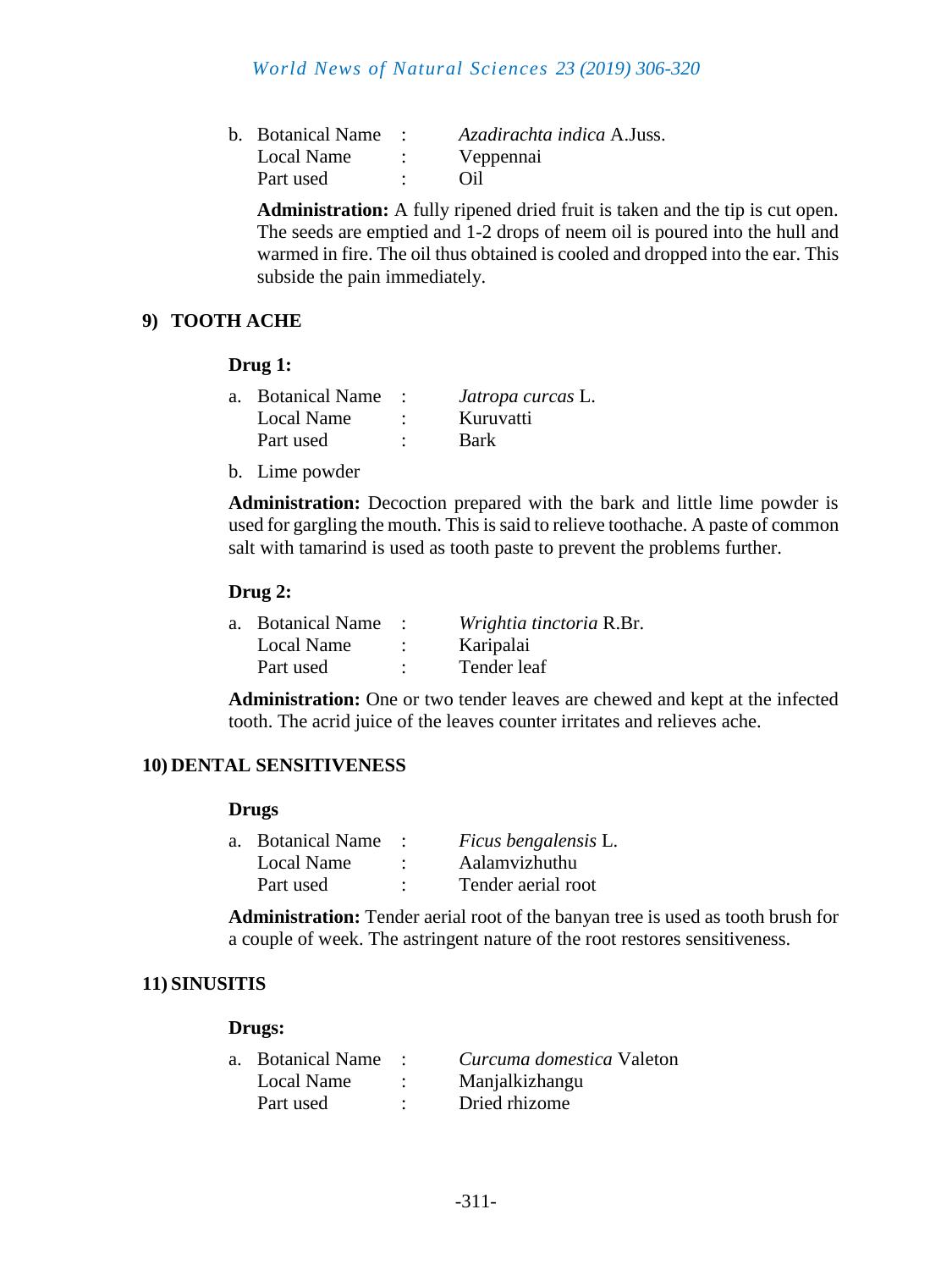**Administration:** 1-2 fingers of turmeric is ground to a paste and smeared on the head prior to bath. This is repeated for 4-5 days. This is grown in their homestead garden.

# **12)BOWEL COMPLAINTS IN CHILDREN**

#### **Drugs:**

| a. Botanical Name | Momordica charantia L. |
|-------------------|------------------------|
| Local Name        | Paagal                 |
| Part used         | Leaves                 |

b. Mother's Milk

**Administration:** ½teaspoon of *Momordica* leaf juice is mixed with equal quantity of mother's milk and given orally oncein the morning for 3 days. This rectifies distension of the abdomen.

# **13) CONSTIPATION IN PREGNANT WOMEN**

#### **Drug:**

| a. Botanical Name: | Cardiospermum halicacabum L. |
|--------------------|------------------------------|
| Local Name         | Ulingai                      |
| Part used          | Leaves                       |

**Administration:** 5-10 g fresh leaves are ground to fine paste and given orally with warm water at bed time. This relieves constipation and makes the bowel comfortable. Claimed to be a safe remedy as *C. halicacabum* is a mild laxative.

# **14) FOR EASY DELIVERY**

## **Drug:**

| a. Botanical Name | Oxalis corniculata L. |
|-------------------|-----------------------|
| Local Name        | Karpakeerai           |
| Part used         | Leaves                |

**Administration:** About 20 mL of fresh juice is given orally as and when the labour pain gets started. This accelerates smooth delivery. The paste of the same is also smeared on the abdomen.

## **15) SCORPION STING**

| a. Botanical Name | <i>Begonia malabarica</i> (Lam.) Trivengadam |
|-------------------|----------------------------------------------|
| Local Name        | Vishanarayani                                |
| Part used         | Whole plant                                  |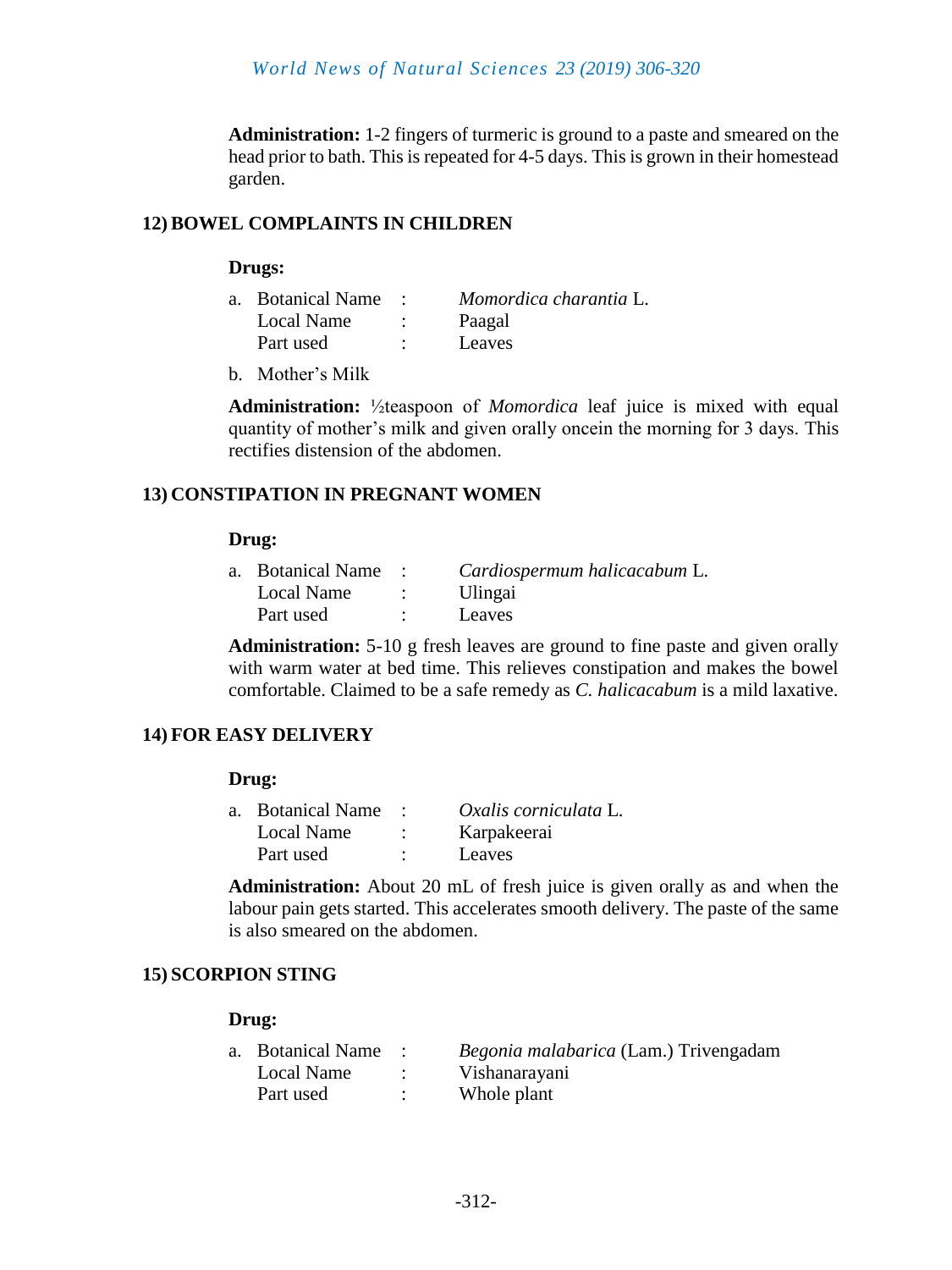**Administration:** Fine paste of the plant is kept on the sting spot. Old rice water or coconut milk is given to drink following the application. This alleviates the pain and the burning sensation spontaneously. This drug is claimed to be an emergency recipe.

## **16)INCISED WOUNDS**

#### **Drug:**

| a. Botanical Name | Bambusa arundinacea (Retz.) Roxb. |
|-------------------|-----------------------------------|
| Local Name        | Moonkilkurunthu                   |
| Part used         | Young shoots                      |

**Administration:** Fine paste of the young shoot is bandaged over the cut injury. It sticks to it tightly. If any pain is noticed further few drops of water are sprayed on the bandage for moistening the bandage. This relieves the pain. Only one time is claimed enough for the complete healing.

# **17)TO DESTROY LICE AND MAGGOTS**

#### **Drug:**

| a. Botanical Name | <i>Pterospermum rubiginosum</i> Heyne ex Wt. & Arn. |
|-------------------|-----------------------------------------------------|
| Local Name        | Ellutripattai                                       |
| Part used         | Stem bark                                           |

**Administration:** Hot water infusion of the stem bark is used as hair wash for few days. This is also repeated after a month to eradicate the remnants if any noticed.

## **18) VETTU (Convalescence) Marunthu**

## **Drugs:**

| a.          | <b>Botanical Name</b><br>Local Name<br>Part used        | $\sim$ 100 $\sim$           | Coscinium fenestratum (Gaertner) Colebr.<br>Manjalkodiverkattai<br>Root and Stem |
|-------------|---------------------------------------------------------|-----------------------------|----------------------------------------------------------------------------------|
| b.          | <b>Botanical Name</b><br>Local Name<br>Part used        | $\ddot{\cdot}$<br>$\bullet$ | Smilax zeylanica L.<br>Karuvilanjikudam<br>Root                                  |
| $C_{\star}$ | <b>Botanical Name</b><br><b>Local Name</b><br>Part used | $\cdot$ :<br>$\ddot{\cdot}$ | Sida rhombifolia L.<br>Kurunthotti<br>Root                                       |

**Administration:** Decoction of these three drugs in equal quantity is given to drink internally for continuous fever followed with vettu (Convulsion), weakness and exhaustion. It restores sound health. It is also claimed to be a potent nervine tonic.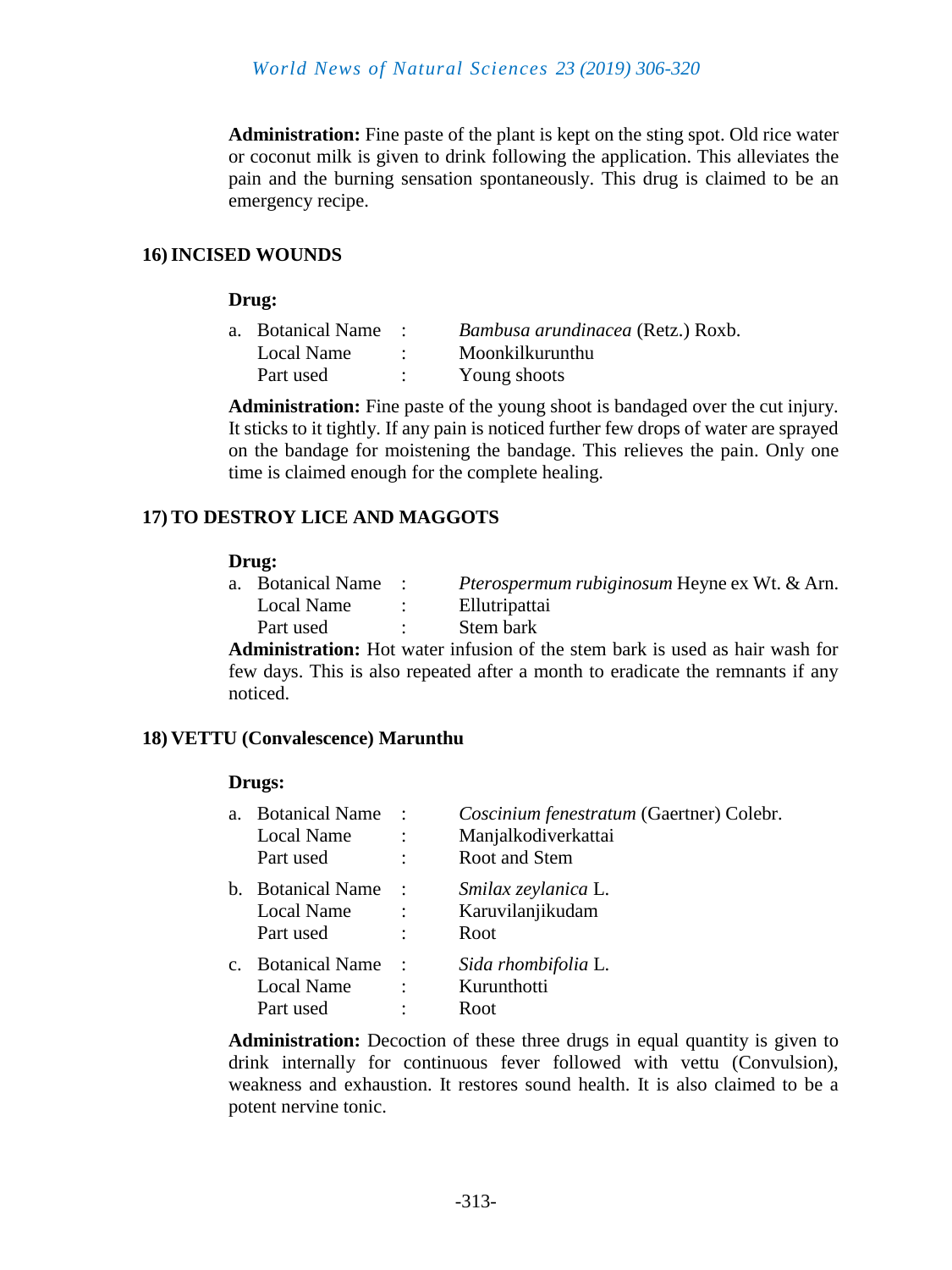# **19) COMMON FEVER**

#### **Drugs:**

| a. | <b>Botanical Name</b><br>Local Name<br>Part used | $\ddot{\phantom{1}}$<br>$\mathcal{L}$ | <i>Rauwolfia serpentina</i> (L.) Benth ex Kurz.<br>Amalpori<br>Root |
|----|--------------------------------------------------|---------------------------------------|---------------------------------------------------------------------|
|    | b. Botanical Name                                | $\sim 1000$                           | Aristolochia indica L.                                              |
|    | Local Name                                       | $\mathcal{L}$                         | Karudakodi                                                          |
|    | Part used                                        | $\ddot{\phantom{0}}$                  | Root                                                                |

**Administration:** Decoction of the two drugs of about each 5 g is given orally once in a day for 3 days or till the fever is controlled.

# **20) STOMACH ACHE**

#### **Drug:**

| a. Botanical Name | <i>Thottea siliquosa</i> (Lam.) Ding Hou. |
|-------------------|-------------------------------------------|
| Local Name        | Kurtilaivayana                            |
| Part used         | Root                                      |

**Administration:** Fine paste of the fresh root in a dose of Indian gooseberry size is given orally twice in a day for 3-5 days.

## **21) JAUNDICE (Manjalnovu)**

## **Drug 1:**

| a. Botanical Name: | <i>Phyllanthus amarus Schumach. Ex Thonn.</i> |
|--------------------|-----------------------------------------------|
| Local Name         | Keezhanelli                                   |
| Part used          | Aerial portion                                |

**Administration:** Half handful of the fresh plant (aerial portion) ground finely and mixed with butter milk or boiled rice water is given orally once in a day for 5-7 days. Oil substances and salt are restricted.

## **Drug 2:**

| a. Botanical Name | Drynaria quersifolia (L.) Roemer & Schultes |
|-------------------|---------------------------------------------|
| Local Name        | Appusarukkan, Chemmarikizhangu              |
| Part used         | Rhizome                                     |

**Administration:** A piece of rhizome is crushed with cold water and given orally. Dose: One cup (100 mL) daily for 5-7 days.

## **22) DYSENTERY**

## **Drug:**

a. Botanical Name : *Bombax ceiba* L.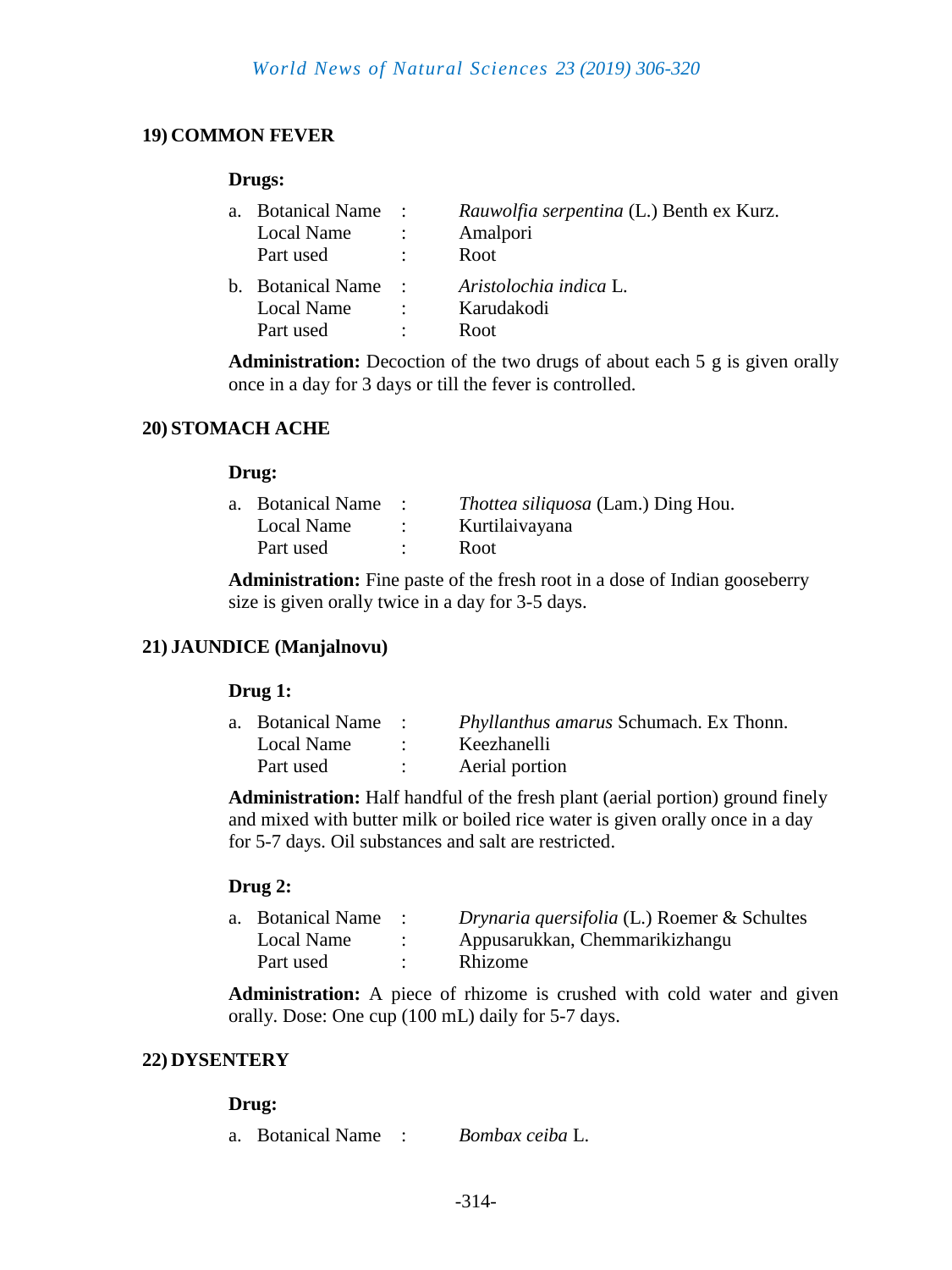| Local Name |   | Mulilavu |
|------------|---|----------|
| Part used  | ٠ | Leaves   |

**Administration:** Hot water infusion of few leaves is given to drink few times in a day for arresting the problem.

# **23) COLIC**

#### **Drugs:**

| $\mathbf{a}$ . | <b>Botanical Name</b><br>Local Name<br>Part used | <i>Curcuma domestica</i> Valeton<br>Manjal<br>Rhizome |
|----------------|--------------------------------------------------|-------------------------------------------------------|
| $h_{-}$        | <b>Botanical Name</b><br>Local Name<br>Part      | Zingiber officinale Roscoe.<br>Inji<br>Rhizome        |
| $C_{-}$        | <b>Botanical Name</b><br>Local Name<br>Part used | Anacardium occidentale L.<br>Mundri<br>Stem bark      |

**Administration:** Juice of all the three items are mixed and treated with a red hot iron rod for a minute. It is given at a dose of 10-15 mL to drink, twice a day.

## **24) COUGH DUE TO PHLEGM**

#### **Drugs:**

| a.             | <b>Botanical Name</b> | $\cdot$        | Curcuma domestica Valeton  |
|----------------|-----------------------|----------------|----------------------------|
|                | <b>Local Name</b>     |                | Manjal                     |
|                | Part used             |                | Rhizome                    |
| b.             | <b>Botanical Name</b> | $\ddot{\cdot}$ | Zingiber officinale Roscoe |
|                | <b>Local Name</b>     |                | Inji                       |
|                | Part used             |                | Rhizome                    |
| $\mathbf{c}$ . | <b>Botanical Name</b> | $\ddot{\cdot}$ | Azadirachta indica A.Juss. |
|                | <b>Local Name</b>     |                | Veppennai                  |
|                | Part used             |                |                            |
|                |                       |                |                            |

**Administration:** Item one and two are ground to paste and smeared on a white cleaned cloth. The cloth is then dried for some time in sun and rolled. It is then soaked in neem oil and burnt. The smoke is inhaled. This brings out phlegm and subside cough.

# **25) COUGH DUE TO FLUID ACCUMULATION**

| a. Botanical Name | Leucas aspera (Willd.) Link. |
|-------------------|------------------------------|
| Local Name        | <b>Thumbai</b>               |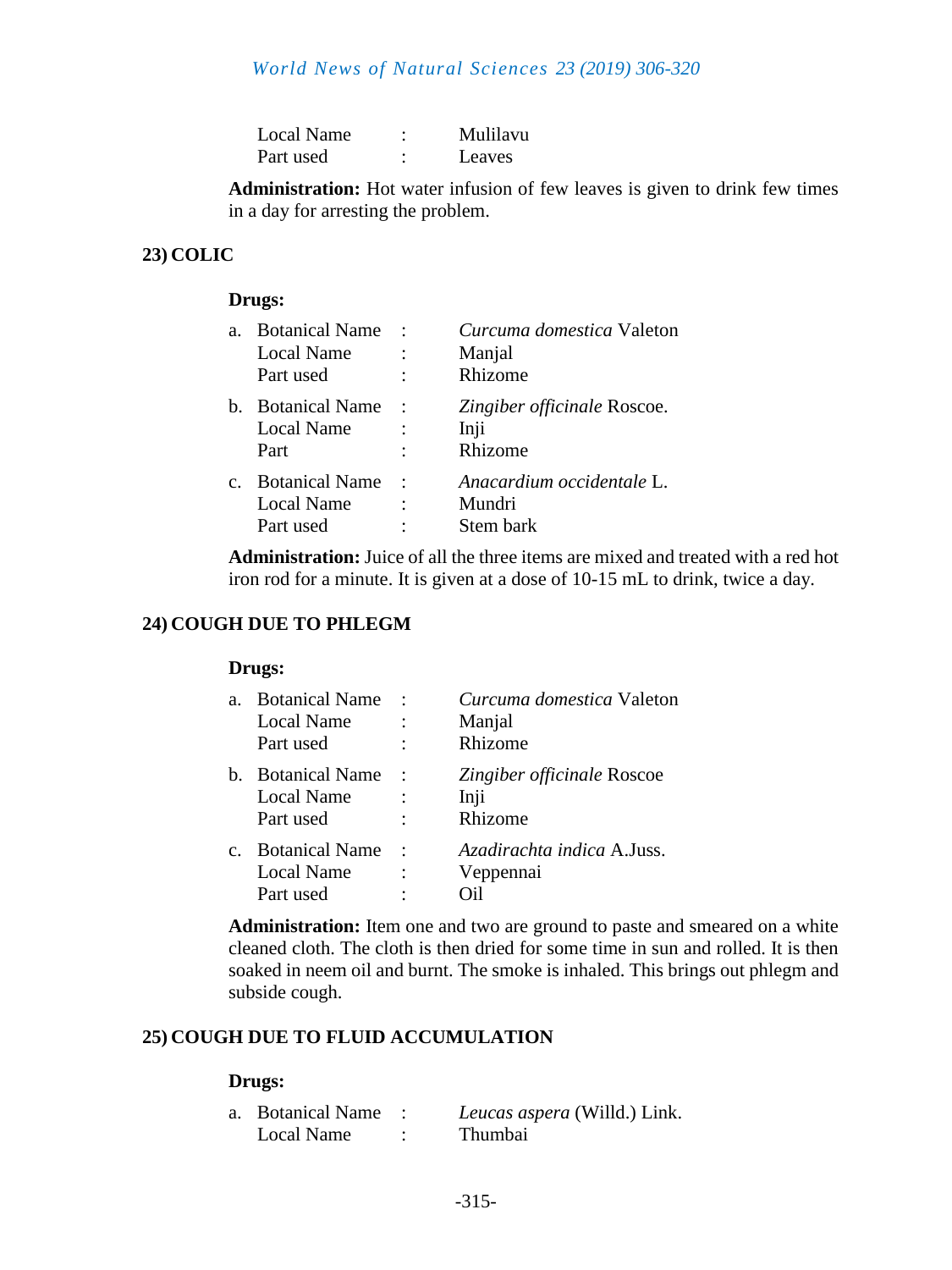| Part used         | ٠              | Whole plant        |
|-------------------|----------------|--------------------|
| b. Botanical Name |                | Physalis minima L. |
| <b>Local Name</b> | ٠              | Sudakkuthakkali    |
| Part used         | $\ddot{\cdot}$ | Whole plant        |
|                   |                |                    |

**Administration:** The extracted juice of both the drug is given orally in a dose of 15-20 mL, twice a day for a week. In case of infants one or two drops of the expressed juice is smeared on the tongue.

# **26)INDIGESTION (MANTHAM)**

#### **Drug 1:**

| a. Botanical Name | Euphoria nivulia Buch. - Ham. |
|-------------------|-------------------------------|
| Local Name        | Manthakkalli                  |
| Part used         | Leaves                        |

**Administration:** 1-2 fresh leaves are warmed in fire and the juice is squeezed. 3-5 drops of this juice is given orally twice a day for 3 days.

# **Drug 2:**

.

| a. Botanical Name | Ananas comosus (L.) Merr. |
|-------------------|---------------------------|
| Local Name        | Paruthikurunthu           |
| Part used         | Leaves                    |

**Administration:** 1-2 young leaves are warmed in fire and the juice is squeezed. 5-10 drops of this juice is given internally twice in a day for 3 days.

# **Drug 3:**

| a. Botanical Name |        | Calamus rotang L. |
|-------------------|--------|-------------------|
| Local Name        | ٠      | Priappankizhangu  |
| Part used         | ٠<br>٠ | Rhizome           |
|                   |        |                   |

**Administration:** Decoction of the rhizome is given internally once in a day for 5 days.

# **27) MALE CONTRACEPTIVE**

## **Drugs:**

| a. Botanical Name | Abrus precatorius L. |
|-------------------|----------------------|
| <b>Local Name</b> | Kuntrimani           |
| Part used         | Seeds                |
| b. Botanical Name | Piper betel L.       |
| Local Name        | Vetrilai             |
| Part used         | Leaf juice           |

**Administration:** 2-3 seeds of *Abrus precatorius* are rubbed with the juice of betel leaves and the paste is given orally, once in a day for 3 days. This makes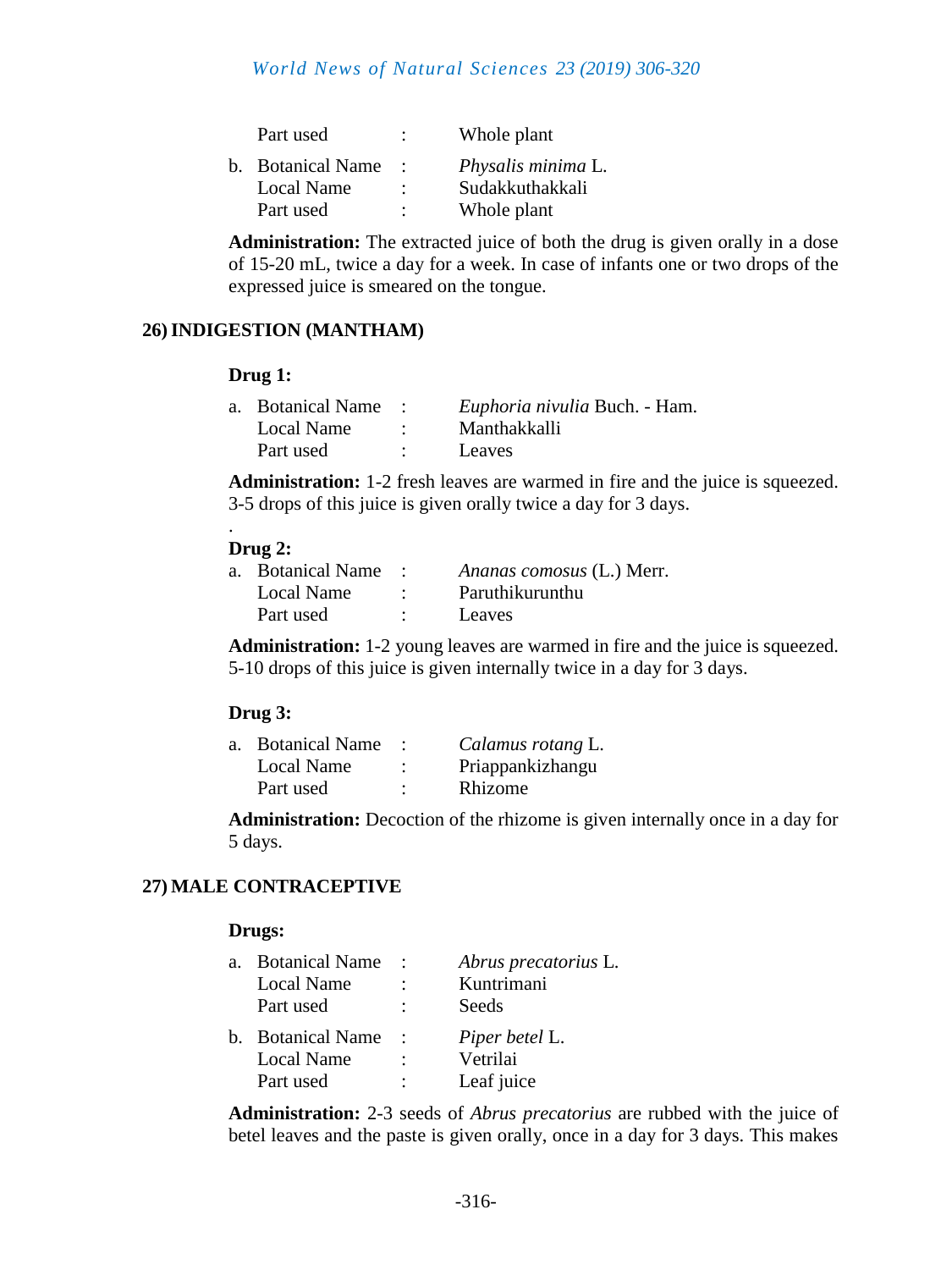the person sterile for a year. If desired, the treatment is repeated for the subsequent years.

#### **28) FISH POISON**

#### **Drug:**

| a. Botanical Name | Croton tiglium L. |
|-------------------|-------------------|
| Local Name        | Nanjan guru       |
| Part used         | Seed              |

**Administration:** Crushed seeds are sprayed in the stagnant water. The fishes eat the seeds, get stupefied and float. The tribes collect them easily and cook. The tribes grow this plant nearby their houses for this purpose.

## **29) COLLECTION OF HONEY FROM DOMESTIC BEES**

#### **Drug:**

| a. Botanical Name | Zingiber zerumbet Roscoe ex Smith |
|-------------------|-----------------------------------|
| Local Name        | Sayenthi                          |
| Part used         | Rhizome                           |

**Administration:** Bee keeping (Apiculture) is one of the income generations of the Kani tribes. To get rid of the bees from the hives, a piece of the rhizome of *Zingiber zerumbet* is chewed and blown into it. The bees flew away due to the intolerance of the odour. The combs are then taken out and the honey squeezed. The bees once again return to the hives as and when the odour gets diminished. Leaves of *Z. zerumbet* are tied on a long bamboo stick. It is burnt and the smoke is adjusted to set on the comb. The bees flew away from the comb; the collectors cut the comb and squeeze the honey. The smoke from the burning leaves is said to be disagreed by the bees hence they desert the comb. This practice is followed for wild honey collection in the forest areas.

The Kani tribes use several plant recipes for their day-to-day health problems. Many of these plants or combinations are mostly innovative and do not find place in the available text. Some of them are very effective and need to be validated. For example treatment regarding Jaundice (Manjalnovu) with Keezhanelli of course is a common practice among the people, but the use of rhizome of *Drynaria quersifolia*, a fern is quite new to the medical treatment.

The drug is commonly available and cheaper. Using seeds of *Abrus precatorious*  (Kuntrimani) with betel leaf juice as male contraceptive is also a new claim which is worth mentioning. Similarly easing delivery with juice of *Oxalis corniculata* (Karpakeerai) prescribed at the time of labour pain. If this folklore claim is subjected for scientific validation it will be a boost to the mankind.

In this medico ethno botanical study 41 plant species along including three adjuvants are used by the Kani tribes, are brought out for further validation. **Figure 2** represents some selected species reported in the study.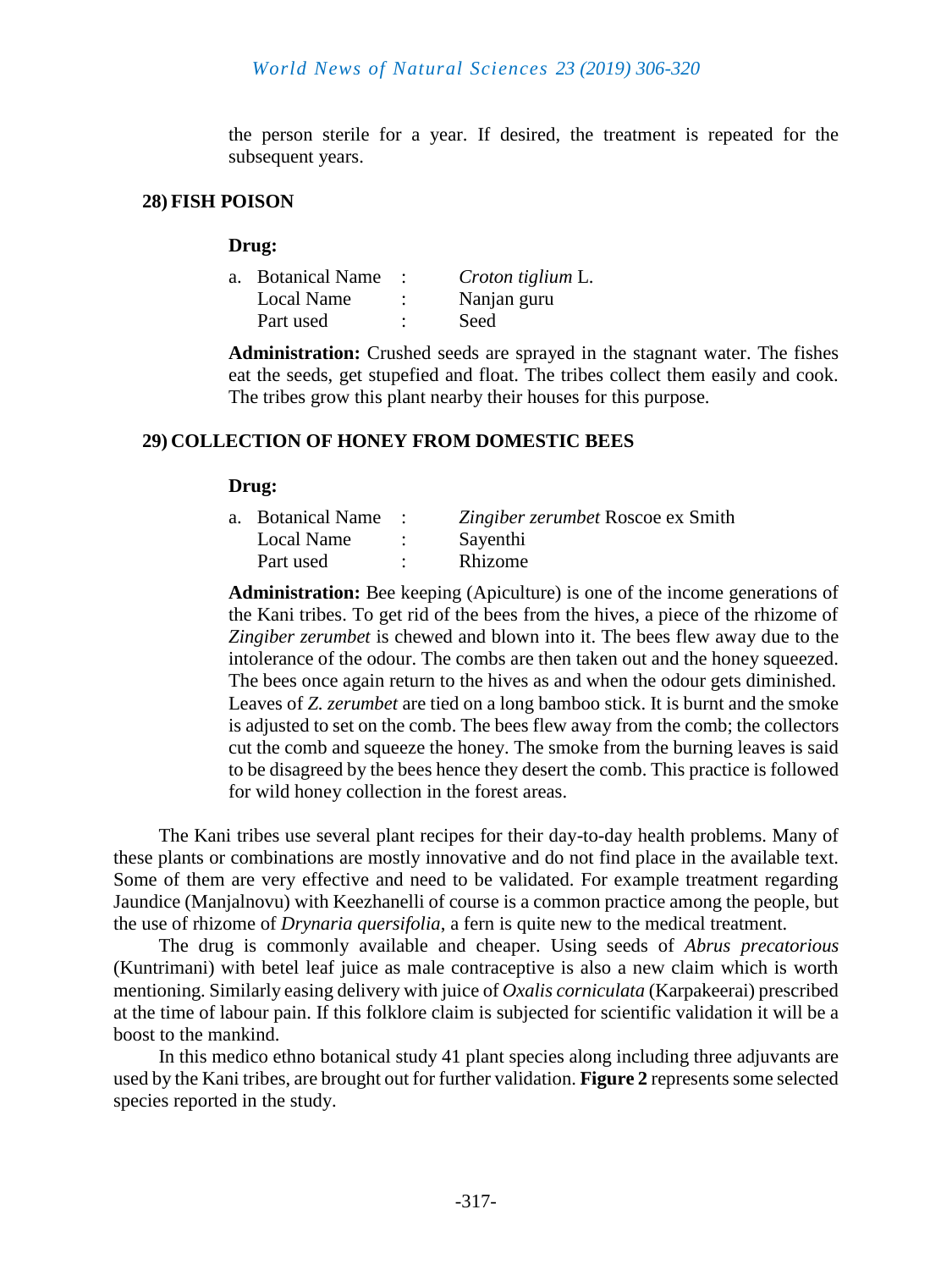

**Figure 2.** A. *Abrus precatorius* L. (seeds), B. *Calamus rotang* L. (Rhizome), C. *Cassia fistula* L., D. *Croton tiglium* L. (seeds), E. *Cardiospermum halicacabum* L. (leaves), F. *Capsicum frutescens* L, G. *Piper betel* L., H. *Drynaria quersifolia*(L.) Roemer &Schultes, I. *Begonia malabarica* (Lam.) Trivengadam, J. *Oxalis corniculata* L., K. *Phyllanthus amarus* Schumach. Ex Thonn., L. *Curcuma domestica* Valeton (rhizome), M. *Wrightia tinctoria* R.Br., N. *Euphoria nivulia* Buch.- Ham., O. *Carica papaya* L.

Among the 41 species, 32 are dicot, eight species belong to monocots and one fern species. List of plant part wise usage in the folklore claims are enumerated in **Figure 3**. Root and rhizome is used to cure 13 ailments. Leaves are employed in 10 preparations, stem and stem bark are reported in treating 5 diseases. Seeds and fruits are used in 2 ailments each. Whole plant is exploited in curing 7 ailments. Aerial root *Ficus*, endosperm milk of *Cocos*, latex of *Carica* and bulbs of *Allium cepa* are enumerated in treating diseases. Sixteen single drug administrations were observed in treating cough in children, diarrhoea, dental sensitiveness, sinusitis, stomach ulcer, constipation, delivery, scorpion sting, incised wounds, destroy lice, stomach ache, jaundice, dysentery and fish poison. More than one drug is used to cure snake bite, ear ache, cough followed by chest pain, tooth ache, bowel complaints, indigestion, gastric ulcer, convalescence, fever, cough due to phlegm and as male contraceptive medicine.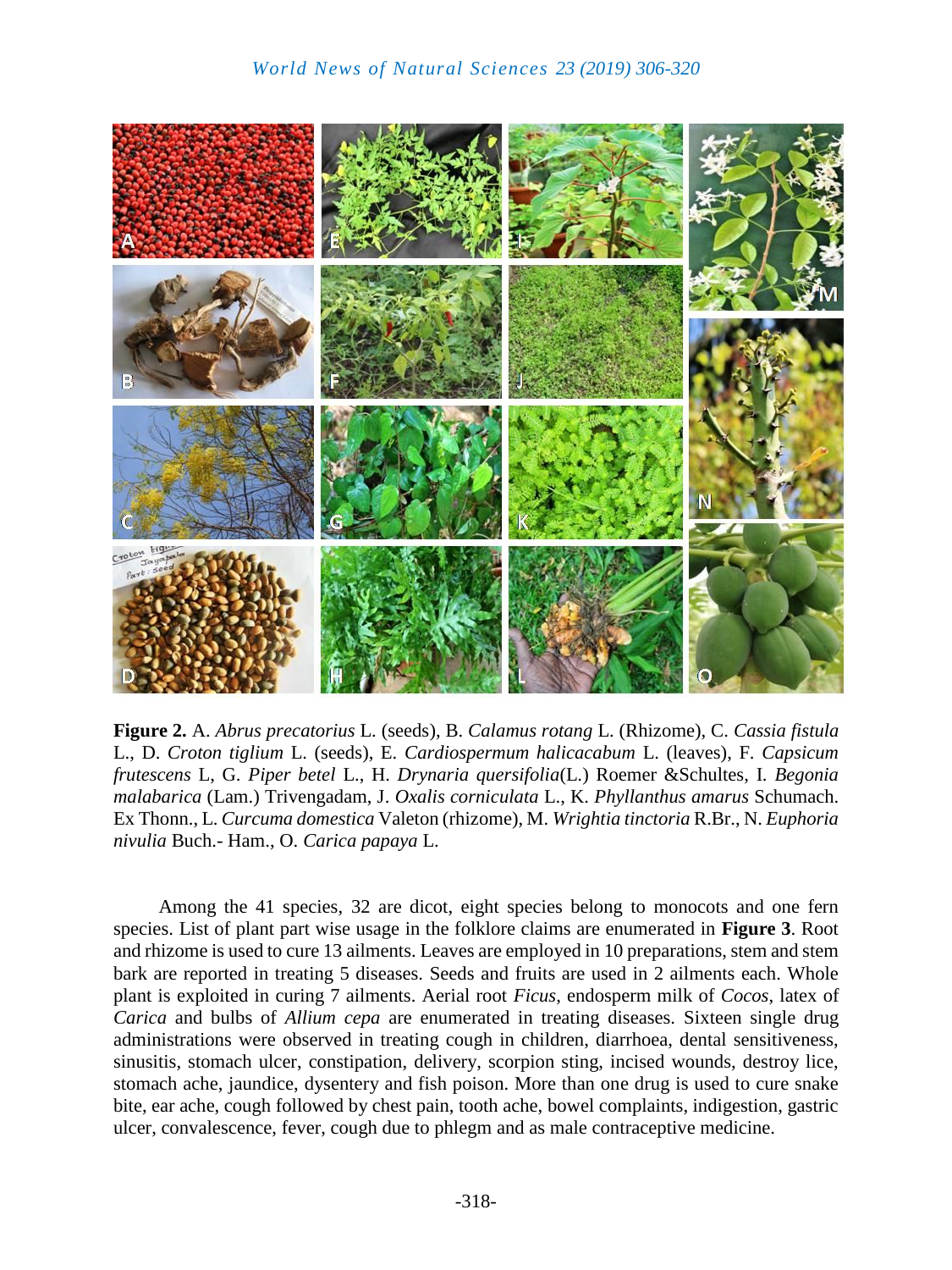

**Figure 3.** Graphical explanation of medicinal plants parts used by Kani tribes described in the present study

# **4. CONCLUSION**

Globally, the health care practices by the tribes or forest dwellers have gained wide popularity. Kani tribal people living in harmony with nature have acquired knowledge of natural resources; especially the medicinal potency of herbals is not exempted in this regard. Many of the claims need to be scientifically studied and validated by the researchers and medical practitioners.

#### **Acknowledgement**

The authors gratefully acknowledge the encouragement by the Director General, CCRS, Chennai, in the endeavour. The authors also acknowledge the forest officials and the Kanitribals for their support during the medico ethno botanical survey.

# **References**

[1] Kaido T.L., Veale D.J.H., Havlik I., and Rama D.B.K. Preliminary screening of plants used in South Africa as traditional herbal remedies during pregnancy and labour. *J Ethnopharmacol*. 1997, 55: 185-191